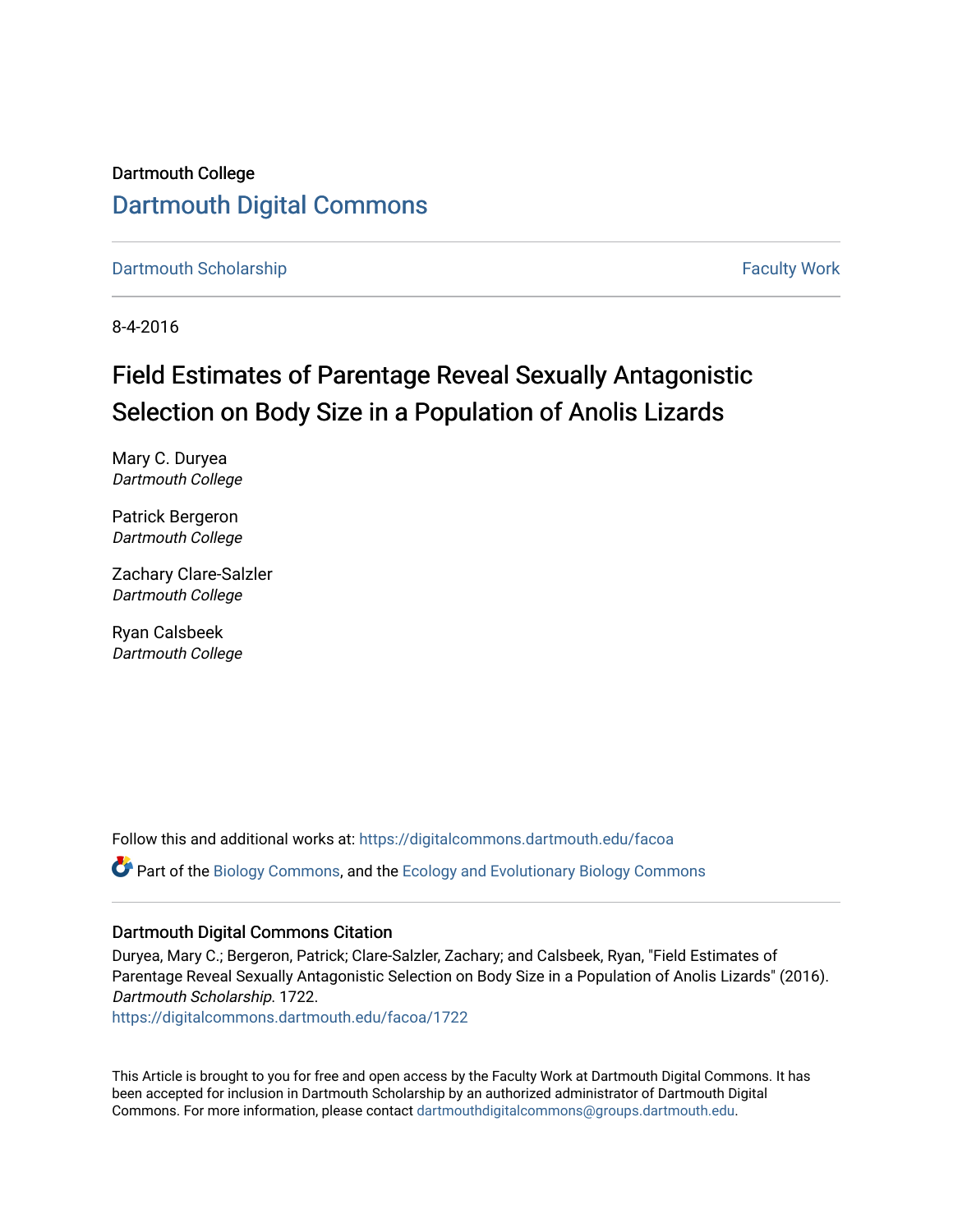#### ORIGINAL RESEARCH

# **Field estimates of parentage reveal sexually antagonistic selection on body size in a population of** *Anolis* **lizards**

**Mary C. Duryea†** | **Patrick Bergeron‡** | **Zachary Clare-Salzler§** | **Ryan Calsbeek**

Department of Biological Sciences, Dartmouth College, Hanover, NH, USA

#### **Correspondence**

Mary C. Duryea, Science Department, Great Basin College, 1500 College Parkway, Elko, Nevada, USA. Email: [katie.duryea@gmail.com](mailto:katie.duryea@gmail.com)

Present address: <sup>†</sup>Department of Biology, Lund University, Lund, Sweden

Present address: ‡ Department of Biological Sciences, Bishop's University, Sherbrooke, QC, Canada

Present address: <sup>§</sup> Division of Biological Sciences, University of Montana, Missoula, MT, USA

#### **Abstract**

Sexual dimorphism evolves when selection favors different phenotypic optima between the sexes. Such sexually antagonistic selection creates intralocus sexual conflict when traits are genetically correlated between the sexes and have sex-specific optima. Brown anoles are highly sexually dimorphic: Males are on average 30% longer than females and 150% heavier in our study population. Viability selection on body size is known to be sexually antagonistic, and directional selection favors large male size whereas stabilizing selection constrains females to remain small. We build on previous studies of viability selection by measuring sexually antagonistic selection using reproductive components of fitness over three generations in a natural population of brown anoles. We estimated the number of offspring produced by an individual that survived to sexual maturity (termed  $RS<sup>V</sup>$ ), a measure of individual fitness that includes aspects of both individual reproductive success and offspring survival. We found directional selection on male body size, consistent with previous studies of viability selection. However, selection on female body size varied among years, and included periods of positive directional selection, quadratic stabilizing selection, and no selection. Selection acts differently in the sexes based on both survival and reproduction and sexual conflict appears to be a persistent force in this species.

#### **KEYWORDS**

fecundity, natural selection, reproductive success, reptiles, sexual conflict, sexual selection

## **1** | **INTRODUCTION**

In a sexually dimorphic species, selection often favors different optima between the sexes (Lande, 1980; Roff, 1997). Phenotypic divergence in traits related to male and female fitness occurs when natural, sexual, or fecundity selection pull the sex-specific means of a heritable phenotype away from each other. For traits that have a positive genetic correlation between the sexes, selection that moves one sex toward its phenotypic optimum displaces the other sex from its fitness optimum. The result of such sexually antagonistic selection acting on traits that have a positive genetic correlation is called intralocus sexual conflict (Bonduriansky & Chenoweth, 2009).

Body size is one of the most frequently cited targets of natural and sexual selection (Andersson, 1994; Lande, 1980), and it is often subject to sexually antagonistic selection (Cox & Calsbeek, 2009). This is because body size is important in a wide variety of contexts ranging from species sorting (Pfenning & Pfenning, 2012; Schluter, 2000), to territoriality (Parker, 1974; Maynard Smith, 1974) and to mate choice (Andersson, 1994). In many sexually dimorphic species, body size is also a trait that is associated with fitness. As such, previous studies have demonstrated a strong link between body size variation and intralocus genetic conflict across a wide range of species (Bonduriansky & Chenoweth, 2009; Shine, 1989; Slatkin, 1984). Male-biased sexual dimorphism (i.e., males larger than females) often arises as a result of

This is an open access article under the terms of the [Creative Commons Attribution](http://creativecommons.org/licenses/by/4.0/) License, which permits use, distribution and reproduction in any medium, provided the original work is properly cited.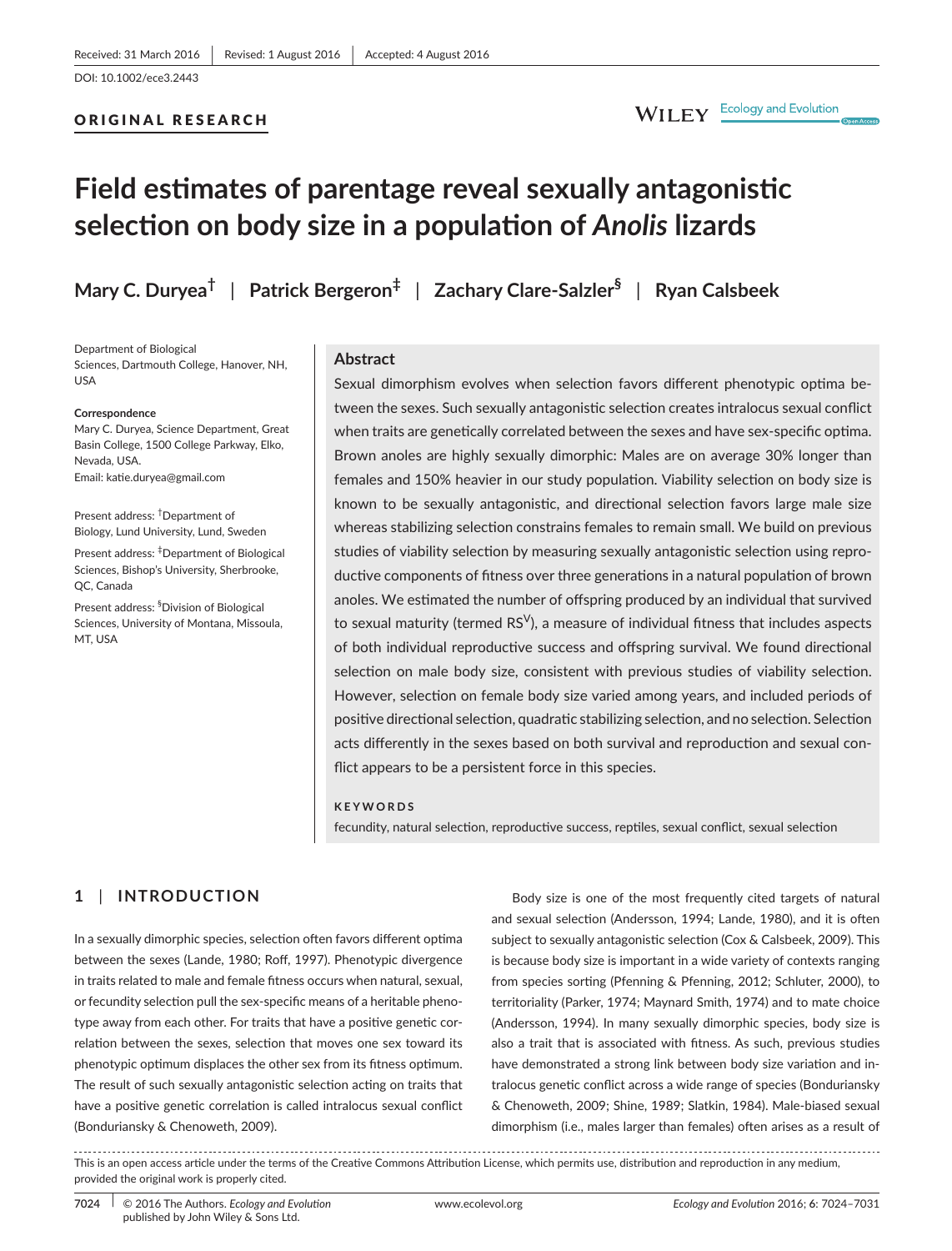strong sexual selection, either through male–male competition or female choice (Andersson, 1994; Trivers, 1972). Larger male body size may confer an advantage if larger males are able to outcompete other males, or if they are preferred by females. However, if there are costs for larger body size in females, selection may act antagonistically on female body size, as larger females may require greater resources, take more time to develop, or they may suffer reduced viability (Bonduriansky & Chenoweth, 2009). Therefore, sexually antagonistic selection could result in intralocus sexual conflict on body size.

Brown anoles exhibit a pronounced sexual dimorphism in body size: Males are an average of 30% longer and 150% heavier than females (Cox & Calsbeek, 2010c; Stamps, 1999). Previous studies have documented sexually antagonistic selection on body size using individual viability as a measure of fitness. Cox and Calsbeek (2010c) showed that males underwent directional selection for larger body size, whereas females experienced stabilizing selection on body size. Moreover, offspring sired by larger males have higher survival (Cox & Calsbeek, 2010a) and females cryptically bias offspring sex as a function of sire body size, producing more sons from larger sires (Calsbeek & Bonneaud, 2008; Cox & Calsbeek, 2010a). Here, we build on previous studies of natural selection on the brown anole, *Anolis sagrei.* We incorporate genetic parentage analysis to investigate how body size affects individual fitness through reproductive success. Specifically, we measure the production of offspring that survive to maturity (termed  $RS<sup>V</sup>$ )—a measure of individual fitness that includes aspects of both reproductive success and the viability of their offspring (Calsbeek, Duryea, Goedert, Bergeron, & Cox, 2015).

Because anoles are highly territorial, we expected larger males to be more successful in bouts of intrasexual competition, and to have greater access to territories and higher  $RS<sup>V</sup>$  (Calsbeek & Marnocha, 2006; Stamps, 1988; Tokarz, 1995). Additionally, because larger males produce offspring with higher survival, they may show higher lifetime reproductive success due to increased offspring viability or through female preference of larger males (Cox & Calsbeek, 2010a; Eberhard, 1996). Thus, we expected larger males to have higher reproductive success and offspring with greater viability. We predicted that patterns of selection on body size that are derived from field estimates of parentage should therefore parallel patterns of selection based on viability.

Fecundity selection could likewise favor larger female body size if larger females have more resources to invest in reproduction, as is often the case in species that lay variable numbers of eggs (Cody, 1966; Olsson, Shine, Wapstra, Uivari, & Madsen, 2002). This hypothesis predicts that in contrast to males, females might experience alternative forms of viability and fecundity selection acting on body size [i.e., stabilizing viability selection (Cox & Calsbeek, 2010c) and directional fecundity selection]. However, because anoles lay individual eggs over the course of the breeding season rather than in a single clutch (Calsbeek & Bonneaud, 2008; Cox et al., 2010; Tokarz, 1995), large female body size may not confer a fecundity advantage. Laboratory studies have shown that larger females tend to lay more eggs (Warner & Lovern, 2014), but we still do not know whether such a fecundity advantage exists in wild populations of anoles. Our goals in this study were to categorize the form and estimate the strength of selection acting on male and female body size based on offspring viability. Additionally, we investigate whether reproductive measures of fitness are in line with fitness measures based on adult survival to determine whether sexually antagonistic selection is operating through multiple components of fitness.

### **2** | **METHODS**

#### **2.1** | **Study species**

The brown anole is a small, semi-arboreal lizard that has a broad tropical and subtropical distribution. It is a member of the "trunk-ground" ecomorph of the adaptive radiation of *Anolis* lizards and is the most common anole in The Bahamas (Losos, Warheitt, & Schoener, 1997; Williams, 1969). During the breeding season, female anoles mate with several males and store sperm in specialized structures in their reproductive tracts (Conner & Crews, 1980). *Anolis sagrei* is highly promiscuous (Calsbeek, Bonneaud, Prabhu, Manoukis, & Smith, 2007), and rates of multiple paternity in the wild are high (e.g., more than 80% of females produce offspring with multiple sires; Calsbeek & Bonneaud, 2008). Females iteratively lay one or two eggs at approximately 11 day intervals throughout the breeding season, and total reproductive output varies significantly among individuals (Cox et al., 2010). In experimental studies, larger females have been shown to produce more eggs and prey availability positively affects individual egg mass (Warner & Lovern, 2014). Mortality in the wild is high, and most individuals tend to survive 1 year or less, making *A. sagrei* essentially an annual species (Cox & Calsbeek, 2010c).

### **2.2** | **Field sampling**

This study was conducted on Kidd cay, a small cay connected to the main island of Great Exuma, The Bahamas (23°30′N, 75°45′W) by a cement causeway. This population has been the subject of long-term demographic studies since 2002 (Calsbeek & Smith, 2003). Because this site is separated from the mainland by a narrow causeway, we are able to capture most individuals in the population with high reliability (Cox & Calsbeek, 2010c). For each year of this study (2005- 2008), all adult individuals were caught by slip noose or by hand. Each adult was either toe-clipped or injected with a unique combination of colored elastomer implants (Calsbeek & Bonneaud, 2008) for unique identification and was marked with a temporary paint dot to prevent recapture. We collected phenotypic data on all captured individuals, including snout–vent length (SVL, nearest mm), mass (g), and hindlimb and forelimb length (mm). We collected a 2 mm tissue sample from the tip of the tail for subsequent genetic analyses. The following year, we censused the population and recorded individual survival using the unique toe clips or fluorescent tags as identification. Unmarked individuals were assumed to be offspring from the previous year's cohort of parents. These individuals were assigned a unique identifier, and we collected all phenotypic metrics and a tissue sample from all unmarked individuals as described above. Individuals that were captured with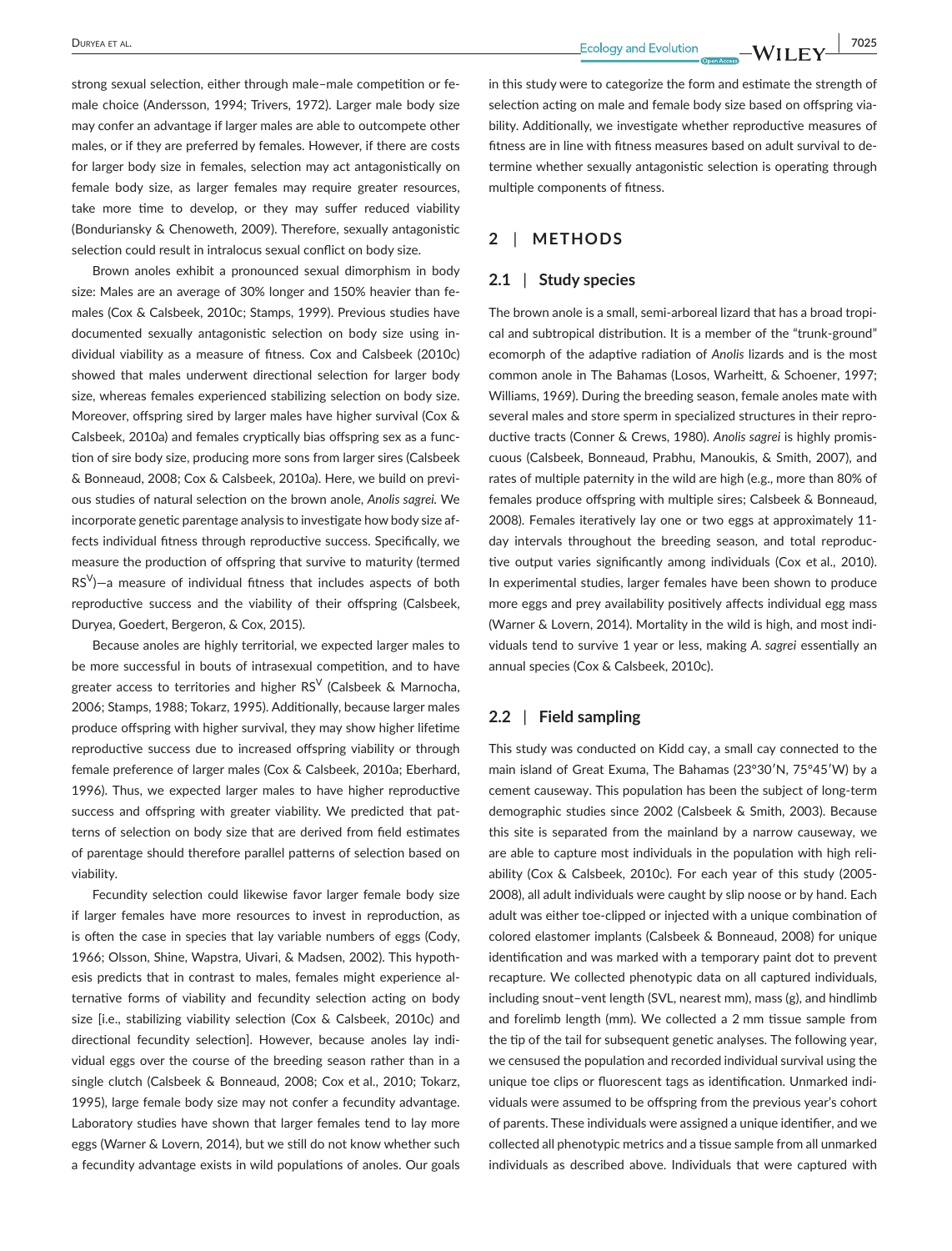**7026 MILLOW EX** Ecology and Evolution *COLOREY CONSTRUCTER EX* 

a previous year's marking were excluded from the offspring pool for parentage assignment. These methods were replicated for each year of the study from 2005 to 2008.

#### **2.3** | **Genetic analysis**

DNA was extracted from each individual using a DNeasy Blood and Tissue Kit (Qiagen, Inc.), following manufacturer's protocols for tissue extraction but eluting into a volume of 30 μl AE buffer to ensure high yields of DNA. We conducted PCR on each sample using primers designed to amplify 10 microsatellite markers (Table S1). Markers AAAG-38, AAAG-61, AAAG-68, AAAG-70, AAAG-76, AAAG-77, AAAG-91, and AAAG-94 were previously designed for *A. sagrei* (Bardeleben, Palchevskiy, Calsbeek, & Wayne, 2004). Markers Acar11 and Acar23 were developed using the *Anolis carolinensis* genome by Wordley, Slate, and Stapley (2010), and we verified amplification and polymorphism in our population of *A. sagrei*. Markers were grouped into two pool sets of five markers each, and we individually tagged forward primers with a fluorescent tag (Life Technology, Inc.) that uniquely identified loci as a function of fragment size-range in each pool (Table S1). Microsatellite markers were amplified in multiplex PCR of each pool using Type-It Kits (Qiagen, Inc.). We conducted each multiplex PCR in a 10 μl volume using 1 μl DNA template, 5 μl Master Mix (Qiagen, Inc.), 1 μl primer mix (See Table S1 for primer concentrations), and 3 μl molecular grade water. Primer concentrations were optimized to marker-specific amplification rates based on preliminary genotyping runs. PCR products were diluted for genotyping in 18.85 μl Hi-Di Formamide (Life Technology, Inc.) and 0.15 μl LIZ sizing standard (Life Technology, Inc.). Diluted products were genotyped on an ABI3730 Genetic Analyzer (Life Technology, Inc.), and fragment sizes were binned and verified by eye using GeneMapper software (Life Technology, Inc.).

#### **2.4** | **Parentage analysis**

We assigned maternity and paternity to each individual in each year using the previous year's cohort as candidate parents. In the few cases in which individuals survived for more than 1 year, they were also included as potential parents for the young of the year. Parentage was assigned with the program COLONY using the pairwise approach (Jone & Wang, 2010). COLONY's pairwise approach for assigning maternity and paternity uses a LOD score comparison to assign confidence (e.g., 80%–95%) to parentage calls. For each run of COLONY, we set the probability that all potential mothers or fathers were included in the dataset as 0.90 and used a "Medium" run length. We selected the sire and dam with the highest likelihood as each offspring's parents at a minimum confidence level of 80%.

#### **2.5** | **Statistical analyses**

We tested for differences in SVL between the sexes and among years using ANOVA. We tested for variation in  $RS<sup>V</sup>$  (calculated as the number of offspring that survived to sexual maturity) between the sexes and among years using a generalized linear model with a log link function to account for the Poisson distribution of offspring counts. Each model included year, sex, and their interaction as effects.

Using the COLONY output, we assigned offspring to parents. Although we were not able to assign parentage to all individuals in the population, we have no reason to expect a bias in the genetic assignments because individuals were sampled exhaustively without consideration of body size, and because unassigned parentage occurred at random. Thus, our data represent an unbiased sample of this population. We used this measure of individual fitness ( $RS<sup>V</sup>$ : total offspring surviving to maturity, Calsbeek et al., 2015) to investigate selection on male and female body size. We also used the genetic assignment to calculate the number of mates with which each individual produced offspring as a measure of multiple mating.

We estimated relative fitness for each individual (separately by sex and year), by dividing individual fitness  $(RS^{V})$  by the population mean fitness. We standardized phenotypic traits for each year and sex to have a mean of zero and unit variance (Lande & Arnold, 1983). We estimated selection gradients from a multiple regression of standardized traits (e.g., SVL) on relative fitness (Lande & Arnold, 1983). Directional selection gradients were estimated from a model that included only linear terms. Quadratic forms of selection were estimated by doubling the value of the quadratic regression coefficients (and their associated standard errors) from models that included both linear and quadratic terms (Stinchcombe, Agrawal, Hohenlohe, Arnold, & Blows, 2008). We tested for significance of selection using a generalized linear model with a log link function to account for the Poisson distribution of  $RS<sup>V</sup>$ (offspring counts). Selection was analyzed separately for each sex, due to both the high degree of sexual dimorphism in this species and our a priori hypotheses regarding differences in selection acting on male and female body size. For comparison with a previous study of viability selection in this population (Cox & Calsbeek, 2010c), we also analyzed selection on male body size separately including subadult males and excluding subadult males. Males in the range of SVL from 40 to 50 mm are generally considered subadult, although some have been shown to achieve reproductive success (Cox & Calsbeek, 2010c). Males less than 40 mm in SVL and females less than 35 mm in SVL were excluded from the dataset because these are the minimum body sizes associated with sexual maturity (Cox & Calsbeek, 2010c). To assess overall patterns of selection on body size, we pooled data from all 3 years and both sexes, and included year and sex as factors. We tested for two-way interaction terms to assess differences in selection acting between the sexes and among years. Because most individuals in our study live for only one reproductive season, each year represents a unique selection event and these analyses were conducted only to observe the overall patterns in selection across years.

We also tested for evidence of selection on hindlimb and forelimb length for both males and females. To assess overall patterns of selection on limb length, we pooled data for all years for each sex. We standardized limb length for each sex to have a mean of zero and unit variance (Lande & Arnold, 1983). We estimated selection gradients from a multiple regression of standardized limb length on relative fitness  $(RS<sup>V</sup>)$ .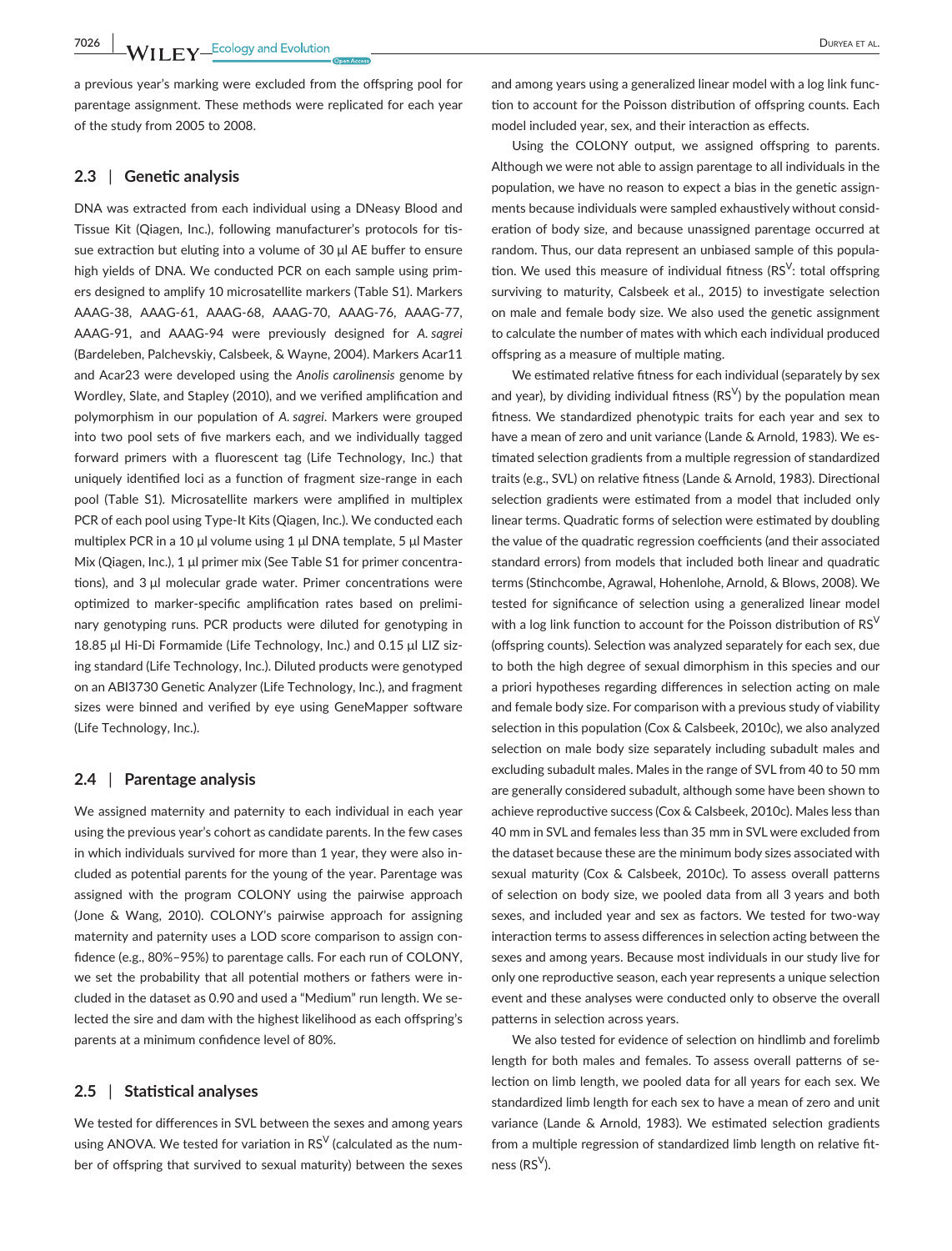## **3** | **RESULTS**

During 2005, 2006, and 2007, respectively, we collected phenotypic and genetic data for 99, 148, and 102 males and 111, 151, and 118 females. These individuals were used as potential parents in the COLONY analysis for the following year's cohort. For 2005, paternity was assigned to 146 of 234 offspring (62% of individuals) and maternity was assigned to 144 (62% of individuals). For 2006, paternity was assigned to 61 of 146 offspring (42% of individuals) and maternity was assigned to 58 of 146 offspring (40% of individuals). For 2007, paternity was assigned to 88 of 234 offspring (38% of individuals) and maternity was assigned to 76 of 234 offspring (32% of individuals). Zero paternity was observed for individuals across the range of body sizes that we sampled (Fig. S1). Thus, we see no relationship between individual body size and our ability to assign paternity.

Body size (SVL) differed significantly between the sexes  $(F_{2,828} = 1682.68; p < .0001)$  and among years  $(F_{2,828} = 3.95; p = .02)$ . Individuals tended to be smaller in 2005 for both sexes (mean ± *SD* = female  $42.92 \pm 2.59$  mm; males  $54.87 \pm 5.11$  mm) than in 2006 (females 43.13 ± 2.45 mm; males 56.05 ± 6.06 mm) and 2007 (females 43.22  $\pm$  2.76 mm; males 56.77  $\pm$  6.58 mm; Table 1). The total number of assigned offspring varied significantly by sex  $(\chi^2 = 9.3; p = .002)$  and year  $(x^2 = 118.29$ ;  $p < .0001$ ; Table 1). Overall, males tended to have more assigned offspring than females for all years (Table 1). The mean number of assigned offspring for both sexes was much higher in 2005, although low estimates for 2006 and 2007 may have been partially due to our reduced ability to assign parentage for those years (Table 1).

When data were pooled for all years, overall patterns revealed that males were subject to directional selection on SVL (β = .28 ± .08;  $\chi^2$  = 28.06; *p* < .0001, Fig. 1) and females to quadratic stabilizing selection (γ<sub>1,1</sub> = −0.16 ± 0.11;  $χ² = 6.31$ ; *p* = .012, Fig. 1). Although there was not a significant interaction between year and SVL in either males (year × SVL;  $\chi^2$  = 4.93;  $p$  = .09) or females (year × SVL;  $\chi^2$  = 4.40; *p* = .11), the form of selection varied among years, particularly in females (Table 2, Fig. 2). In 2006, females experienced significant quadratic selection (Table 2, Fig. 2). In 2007, females experienced

TABLE 1 Phenotypic traits (snout–vent length [SVL] and body condition, calculated as the residuals from a regression of  $log<sub>10</sub>$  body mass against  $log_{10}$  SVL) and RS<sup>V</sup> (number of offspring surviving to maturity) by sex for each year of the study

|          | Male (mean $\pm$ SD; range) | Female (mean $\pm$ SD; range) |  |  |  |  |
|----------|-----------------------------|-------------------------------|--|--|--|--|
| 2005     |                             |                               |  |  |  |  |
| SVL (mm) | $54.87 \pm 5.11$ ; 41-66    | $42.92 \pm 2.59$ ; 35-49      |  |  |  |  |
| $RS^V$   | $1.24 \pm 1.28$ ; 0-5       | $1.07 \pm 1.25$ ; 0-8         |  |  |  |  |
| 2006     |                             |                               |  |  |  |  |
| SVL (mm) | $56.05 \pm 6.06$ : 36-66    | $43.13 \pm 2.45$ ; 36-50      |  |  |  |  |
| $RS^V$   | $0.42 \pm 0.71$ : 0-4       | $0.35 \pm 0.68$ , 0-3         |  |  |  |  |
| 2007     |                             |                               |  |  |  |  |
| SVL (mm) | $56.77 \pm 6.58$ ; 30-67    | $43.22 \pm 2.76$ ; 34-49      |  |  |  |  |
| $RS^V$   | $0.72 \pm 1.03$ : 0-5       | $0.44 \pm 0.72$ : 0-4         |  |  |  |  |



FIGURE 1 Fitness surfaces illustrating selection on male and female body size in brown anoles (*Anolis sagrei*) based on 3 years of parentage data. Solid lines show the best-fit cubic spline, and dashed lines indicate 95% confidence intervals based on 500 bootstrap replicates. Points indicate average  $RS<sup>V</sup>$  by size class intervals of 0.5 units of standardized snout–vent length

significant directional selection and marginally significant quadratic selection (Table 2, Fig. 2). By contrast, although selection on males was not significant in every year, it tended to be consistently directional when acting on SVL (Table 2, Fig. 2). The power to detect significant forms of selection may have been limited by our ability to assign paternity for some years and may indicate why no significant form of selection was found for males or females in 2005.

When subadult males (SVL < 50 mm) were excluded from the dataset, patterns of selection on body size based on  $RS<sup>V</sup>$  were consistent with estimates of selection that included all males (Table 2).

Selection estimates based on viability were consistent with estimates based on  $RS^V$  for males in 2007 and showed evidence of directional selection on male SVL (Table 2). For females, however, selection based on viability was found to be quadratic (Table 2). These results are discussed in detail in Cox and Calsbeek (2010c) and are only reproduced here for comparison.

Individual  $RS<sup>V</sup>$  was highly correlated with the total number of genetic partners recorded for both males and females ( $\chi^2$  = 547.42;  $p \le 0.0001$ ;  $R^2 = 0.87$ , Fig. S2). Patterns of selection on SVL based on total number of mates were consistent with estimates of selection based on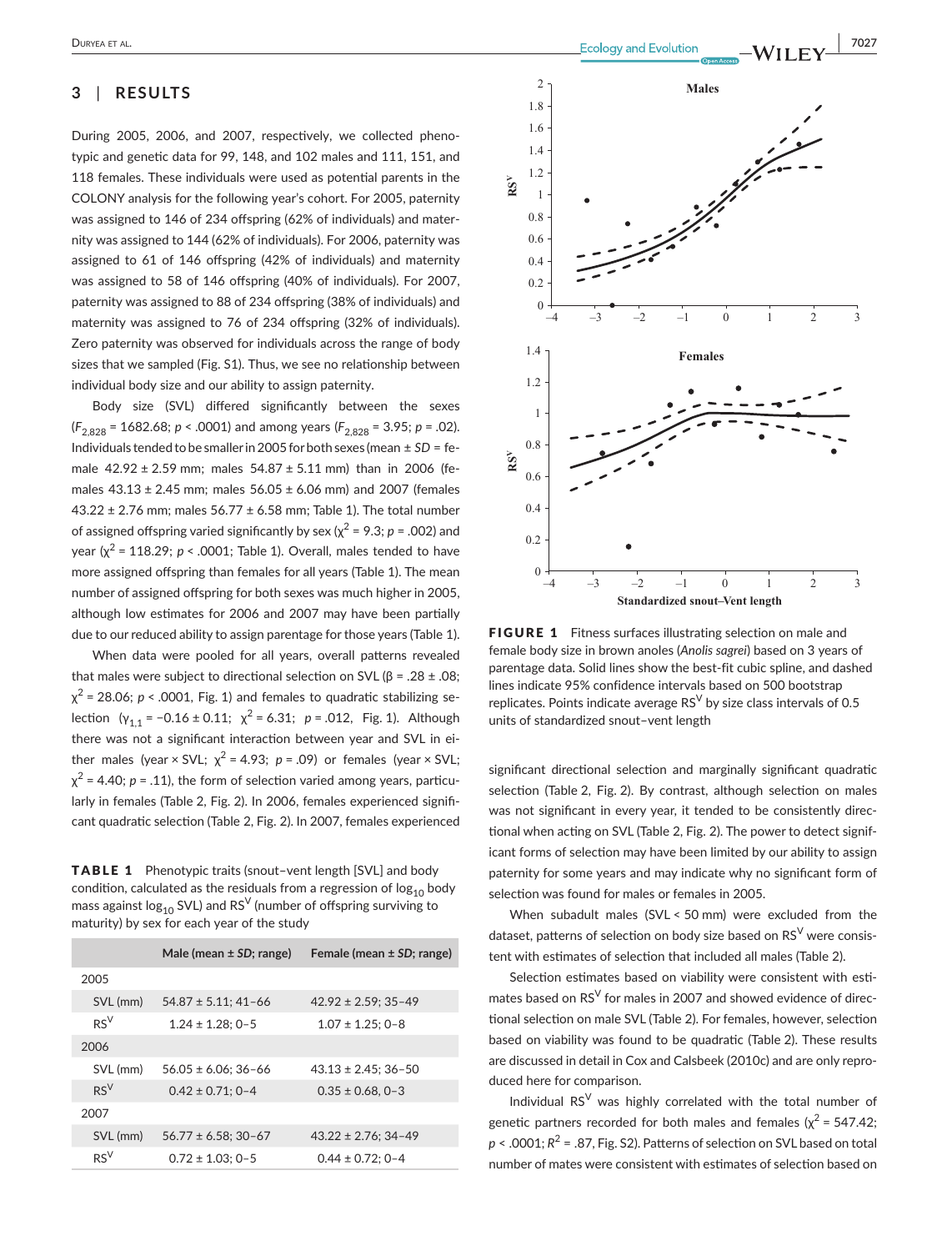| Year | Sex (SVL,<br>mm) | N(RS <sup>V</sup> )      | Linear selection ( $RSV$ )<br>$\beta \pm 1$ SE (p value)<br>$[95%$ CI] | Quadratic selection (RS <sup>V</sup> )<br>$y \pm 1$ SE (p value)<br>$[95%$ CI] | N(V) | <b>Linear selection</b><br>(V)<br>$\beta \pm 1$ SE (p value) | <b>Quadratic selection</b><br>(V)<br>$y \pm 1$ SE (p value) |
|------|------------------|--------------------------|------------------------------------------------------------------------|--------------------------------------------------------------------------------|------|--------------------------------------------------------------|-------------------------------------------------------------|
| 2005 | Male $(≥40)$     | 112                      | $0.144 \pm 0.097$ (.1238)<br>$[-0.048, 0.337]$                         | $-0.119 \pm 0.146$ (.292)<br>$[-0.204, 0.085]$                                 |      |                                                              |                                                             |
|      | Male $(≥50)$     | 96                       | $0.153 \pm 0.143$ (.2994)<br>$[-0.130, 0.436]$                         | $-0.469 \pm 0.349$ (.166)<br>$[-0.580, 0.112]$                                 |      |                                                              |                                                             |
|      | Female (All)     | 124                      | $0.048 \pm 0.110$ (.608)<br>$[-0.169, 0.265]$                          | $-0.047 \pm 0.147$ (.681)<br>$[-0.169, 0.122]$                                 |      |                                                              |                                                             |
| 2006 | Male $(≥40)$     | 146                      | $0.366 \pm 0.153$ (<.0001)<br>[0.063, 0.668]                           | $0.022 \pm 0.310$ (0.405)<br>$[-0.295, 0.318]$                                 |      |                                                              |                                                             |
|      | Male $(≥50)$     | 120                      | $0.359 \pm 0.305$ (.0418)<br>$[-0.245, 0.962]$                         | $-0.555 \pm 0.943$ (.209)<br>$[-1.211, 0.657]$                                 |      |                                                              |                                                             |
|      | Female (All)     | 166                      | $-0.045 \pm 0.151$ (.564)<br>$[-.0344, 0.254]$                         | $-0.240 \pm 0.218$ (.018)<br>$[-0.335, 0.095]$                                 |      |                                                              |                                                             |
| 2007 | Male $(≥40)$     | 119                      | $0.353 \pm 0.154$ (.0006)<br>[0.047, 0.659]                            | $0.292 \pm 0.348$ (.519)<br>$[-0.198, 0.490]$                                  | 119  | $0.328 \pm 0.155$                                            | $-0.148 \pm 0.192$                                          |
|      | Male $(≥50)$     | 100                      | $0.492 \pm 0.299$ (.0161)<br>$[-0.101, 1.085]$                         | $0.325 \pm 1.00$ (.885)<br>$[-0.832, 1.157]$                                   | 100  | $0.096 \pm 0.116$                                            | $-0.016 \pm 0.200$                                          |
|      | Female (All)     | 167                      | $0.198 \pm 0.129$ (.0131)<br>$[-0.057, 0.453]$                         | $-0.160 \pm 0.216$ (.096)<br>$[-0.293, 0.13]$                                  | 161  | $0.085 \pm 0.103$                                            | $-0.586 \pm 0.182$                                          |
| 2008 | Male $(≥40)$     |                          |                                                                        |                                                                                | 146  | $-0.033 \pm 0.147$                                           | $0.104 \pm 0.262$                                           |
|      | Male $(≥50)$     | $\qquad \qquad -$        |                                                                        |                                                                                | 123  | $0.007 \pm 0.162$                                            | $0.200 \pm 0.254$                                           |
|      | Female (All)     | $\overline{\phantom{a}}$ | $\overline{\phantom{a}}$                                               |                                                                                | 222  | $-0.084 \pm 0.099$                                           | $-0.186 \pm 0.146$                                          |
| All  | Male $(≥40)$     | 377                      | $0.286 \pm 0.080$ (<.0001)<br>[0.128, 0.444]                           | $-0.011 \pm 0.146$ (0.279)<br>$[-0.150, 0.138]$                                | 264  | $0.183 \pm 0.049$                                            | $-0.006 \pm 0.170$                                          |
|      | Male $(≥50)$     | 316                      | $0.306 \pm 0.144$ (.0021)<br>[0.023, 0.589]                            | $-0.407 \pm 0.390 (0.067)$<br>$[-0.587, 0.180]$                                | 223  | $0.056 \pm 0.097$                                            | $0.082 \pm 0.158$                                           |
|      | Female (All)     | 457                      | $0.065 \pm 0.079$ (.1774)<br>$[-0.090, 0.219]$                         | $-0.157 \pm 0.114$ (.012)<br>$[-0.190, 0.033]$                                 | 383  | $0.011 \pm 0.058$                                            | $-0.241 \pm 0.094$                                          |

**TABLE 2** Linear (β) and quadratic (γ) selection gradients for selection on standardized snout–vent length (SVL) based on relative RS<sup>V</sup> (number of offspring that survived to maturity) and viability (V)

Selection estimates based on viability are reproduced from Cox and Calsbeek (2010c) for comparison with selection based on RS<sup>V</sup>. Significant selection gradients in bold; 95% confidence intervals (95% CI) are shown below selection gradients for  $RS^V$ .

 $RS<sup>V</sup>$  (Table S3). Overall, selection tended to be directional when acting on male SVL (Table S3). Females experienced quadratic selection on SVL in 2006, and both directional selection and marginally significant quadratic selection in 2007 (Table S3). When data were pooled for all 3 years, males experienced positive directional selection on SVL based on number of mates (β = .21 ± .08;  $\chi^2$  = 14.73; *p* = .0001) and females experienced quadratic selection on SVL based on number of mates  $(\gamma_{1,1} = -0.15 \pm 0.12; \chi^2 = 4.77; p = .03).$ 

We found no evidence of selection on hindlimb or forelimb length for either sex, when data were pooled for the 3 years of our study (Table S4). Thus, we did not pursue further tests on these traits for individual selection events by year.

## **4** | **DISCUSSION**

We have shown that patterns of selection based on an individual's numbers of surviving offspring are largely congruent with measures of

selection based on viability in males, but patterns of selection acting on female body size are more variable among years (Table 2). Overall, we found directional selection on male body size and stabilizing selection acting on female body size. Despite the variability in the form of selection acting on female body size, these overall results are largely consistent with other studies that suggest that sexually antagonistic selection acts strongly on components of fitness related to individual reproductive success (Cox & Calsbeek, 2009; Kingsolver et al., 2001). Below, we discuss the potential mechanisms that may drive these patterns of selection.

In sexually dimorphic species, sexually antagonistic selection often acts most strongly through sexual selection (Cox & Calsbeek, 2009; Kingsolver et al., 2001). This is because reproductive roles of the sexes differ and selection acts divergently on many phenotypic traits associated with successful reproduction. In this study, we show that individual body size may be one such trait; larger males have greater numbers of mates and more offspring that survive to the next year. This could occur through processes related to either male–male competition or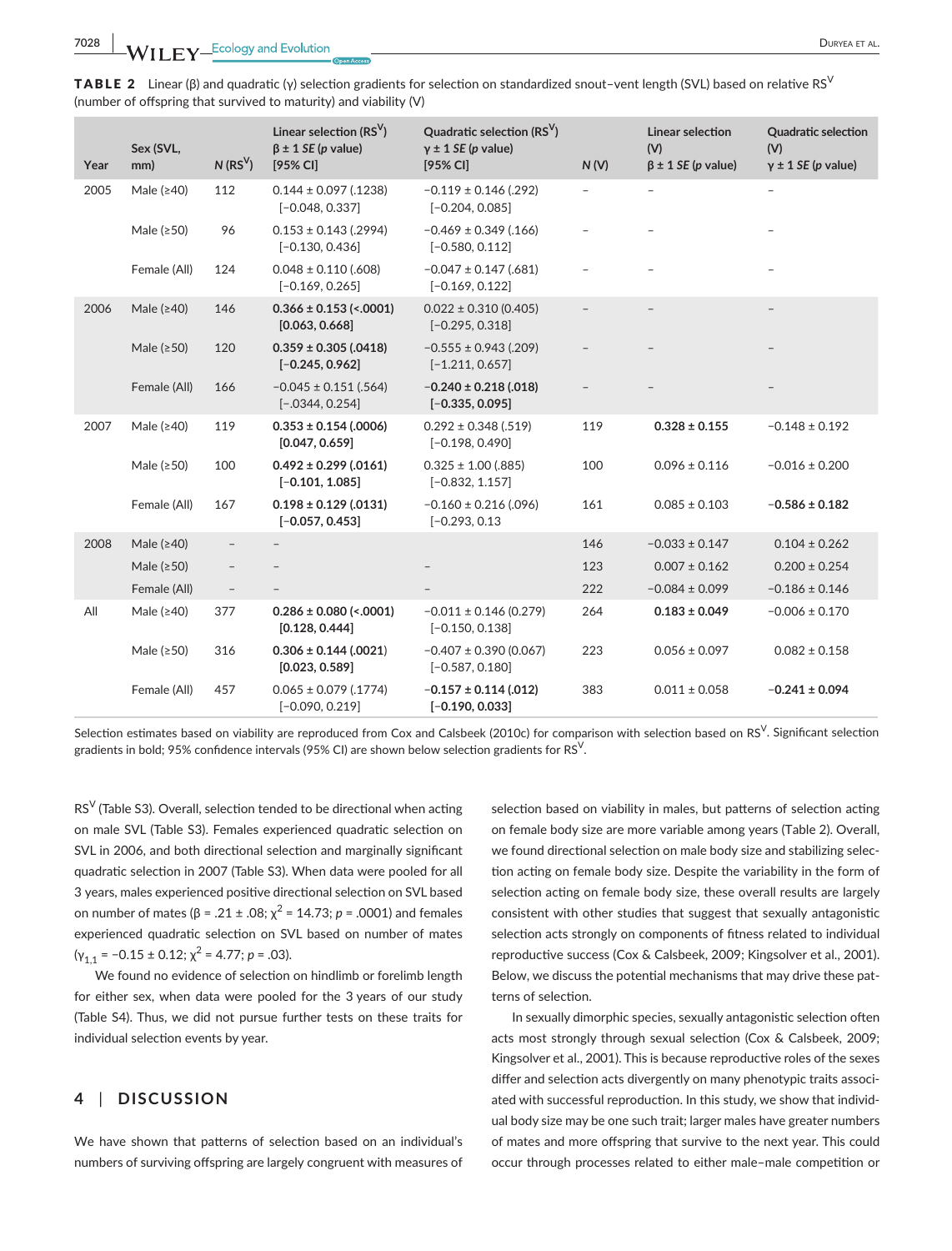

FIGURE 2 Fitness surfaces illustrating selection on male and female body size in brown anoles (*Anolis sagrei*). Solid lines show the best-fit cubic spline, and dashed lines indicate 95% confidence intervals based on 500 bootstrap replicates. Points indicate average RS<sup>V</sup> by size class intervals of 0.5 units of standardized snout–vent length. Each plot based on 1 year of parentage data, from top to bottom: 2005, 2006, and 2007. Males experienced significant directional selection in 2006 (B) and 2007 (C). Females experienced significant directional selection in 2007 (F) and stabilizing selection in 2006 (E). No evidence of selection was detected for males (A) or females (D) in 2005

female choice. Brown anoles are highly territorial and males defend territories that overlap with several female territories (Stamps, 1999; Tokarz, 1995). Large male body size confers an advantage in territorial

disputes (Perry & Garland, 2002; Stamps, 1988), and males that are better able to defend territories likely have greater access to mates. Thus, our results may be due to larger males having greater success at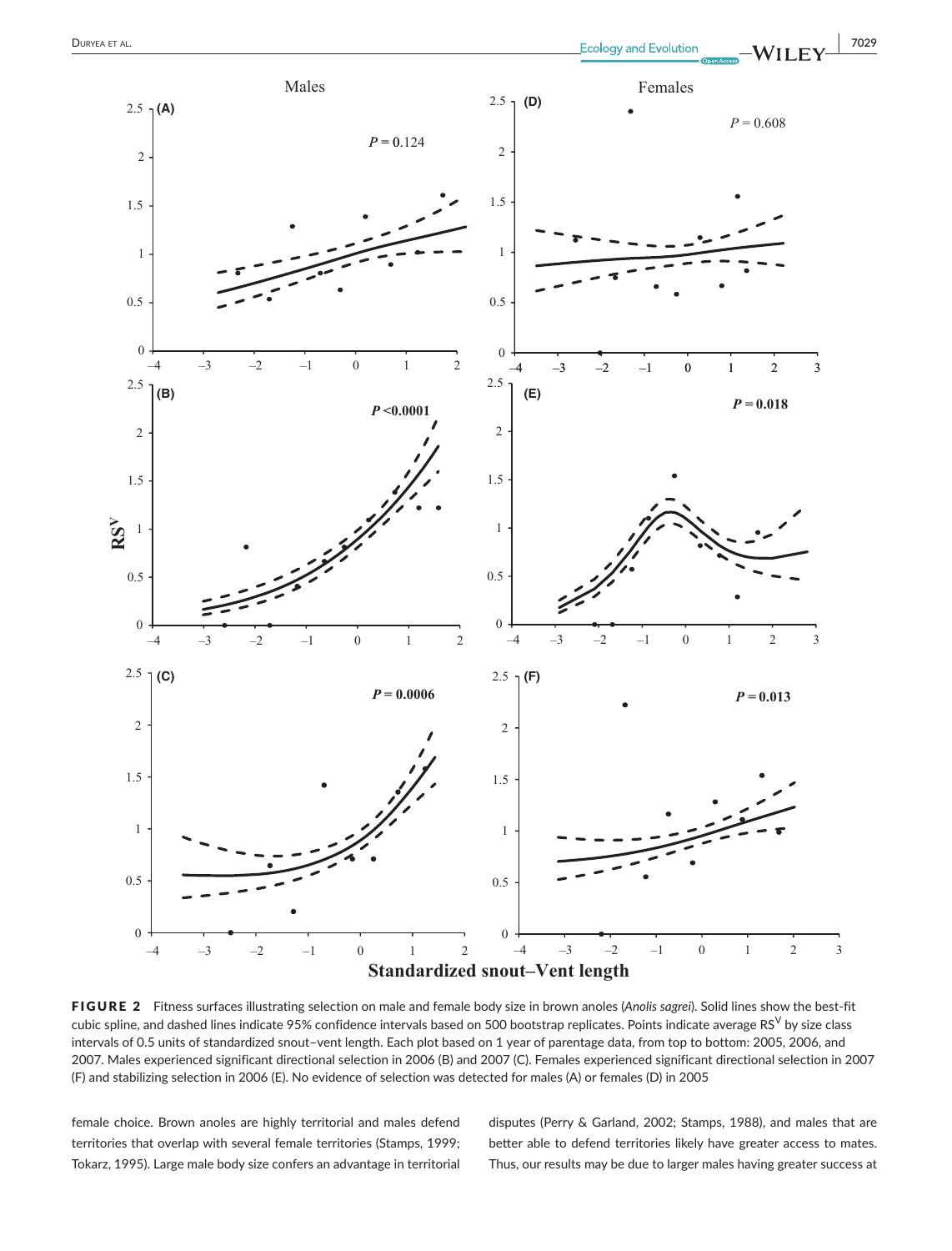**7030 NVII EV** Ecology and Evolution **and Experiment Construction** DURYEA ET AL.

male–male competition and gaining increased reproductive success by mating with more females.

However, our measure of individual fitness also includes aspects of offspring survival, as we measured fitness in terms of the number of offspring that survived to sexual maturity. Thus, the higher fitness attributed to larger males could occur in at least two (not mutually exclusive) ways: Larger males could produce more total offspring, and/or produce offspring with higher viability. Previous studies in this system indicate that offspring sired by larger males in the laboratory have higher survival in the wild, and this result was strongest for sons (Cox & Calsbeek, 2010a). This may be related to the intralocus sexual conflict that acts on body size and females might produce more sons from larger males as a means to resolve this conflict (Calsbeek et al., 2007; Cox & Calsbeek, 2010a). Therefore, large males could have more surviving offspring both because they have greater access to mates, and because their offspring also have higher viability. Estimates of fitness such as the one used in this study have been criticized because they assign components of both parental and offspring fitness to the parent (Wolf & Wade, 2001). However, because we expect selection to act consistently on male body size based on male reproductive success and offspring survival, this fitness measure  $(RS<sup>V</sup>)$  best captures the total effect of selection on male body size.

We found evidence for stabilizing sexual selection acting on female body size, a pattern that is also congruent with selection measured through female viability (Cox & Calsbeek, 2010c). The same processes that confer higher survival to intermediate-sized females may also allow them to produce more mature offspring, at least in some years. As is the case for males, access to breeding territories is also important to females, as females defend territories to gain access to preferred males and nesting sites (Stamps, 1999; Tokarz, 1998). It is possible that intermediate-sized females are best able to hold territories, as they would be able to outcompete other females, without entering into resource competition with males. This would create a "Goldilocks" scenario (Long, Pischedda, Nichols, & Rice, 2010), in which females of intermediate size are best able to hold territories necessary for survival and reproduction.

However, female body size also exhibited positive directional selection in 1 year, possibly indicating that larger females benefit from increased access to resources and increased fecundity under some environmental conditions. For example, large body size may be favored under harsh environmental conditions when resources are limited. In these years, both males and females may experience directional selection and sexually antagonistic selection would be absent. By contrast, when environmental conditions are favorable, stabilizing selection may act on females, resulting in sexually antagonistic selection. Such a scenario would result in an environmental dependence for intralocus sexual conflict, which has been shown to occur in some insects (Berger et al., 2014) and plants (Delph et al., 2011). Future work in this system could examine whether such an environmental dependence for intralocus sexual conflict exists for brown anoles by examining whether selection on female body size varies in relation to environmental conditions. For example, this population is often adversely affected by hurricanes and droughts and such extreme weather events may play a role in selection on individual body size.

Variance in  $RS^V$  was statistically indistinguishable between males and females overall and for most years. This finding is somewhat surprising. Females are known to experience severe costs of reproduction (Cox & Calsbeek, 2010b; Cox et al., 2010). For example, females that are prevented from reproducing via surgical ovariectomy show higher survival (Cox & Calsbeek, 2010b), faster growth, and greater energy stores (Cox et al., 2010) compared to sham surgical controls. Given this high cost of reproduction, females should be the choosier sex (Trivers, 1972) and exhibit lower variance in reproductive success than males (Bateman, 1948). Instead, our data are consistent with the hypothesis that female promiscuity in this system is adaptive. Benefits of promiscuity may arise through the production of genetically diverse offspring (Andersson, 1994; Jennions & Petrie, 2000; Uller & Olsson, 2008), as has been recently suggested for field crickets (Rodríguez-Muñoz, Bretman, Slate, Walling, & Tregenza, 2010) and Eastern chipmunks (Bergeron, Montiglio, Réale, Humphries, & Garant, 2012).

Although there remains much to learn regarding the specific mechanisms that drive selection on male and female body size in brown anoles, we have provided new evidence that aspects of reproductive selection on body size are sexually antagonistic. These patterns are in line with those detected through studies of viability selection. Thus, selection favors different optima in the sexes for both survival and reproductive success—two major components of fitness. This indicates that intralocus sexual conflict acting on body size is a persistent force in this system across the ontogeny of *A. sagrei* and mechanisms that resolve this conflict are likely to be favored by selection.

#### **ACKNOWLEDGMENTS**

Research was conducted under permits from the Bahamas Ministry of Agriculture and approval from the Dartmouth College Institutional Animal Care and Use Committee (protocol 07-02-03). An award from the National Science Foundation (DEB 0816862 to R. Calsbeek) and funding from Dartmouth College provided financial support. We thank M. Najarro for help with laboratory data collection. Genotypes were collected in the Molecular Biology and Proteomics Core Facility at Dartmouth College; we thank C. H. Lytle and S. A. Tyndall for help with microsatellite fragment analysis. We thank J. Abbott, E. Svensson, and T. Uller for feedback on an earlier version of this manuscript.

#### **FUNDING INFORMATION**

Directorate for Biological Sciences (Grant/Award Number: DEB 0816862).

#### **CONFLICT OF INTEREST**

None declared.

#### **DATA ACCESSIBILITY**

Phenotypic and genetic data used in this study will be made publicly available on DRYAD following the publication of this manuscript.